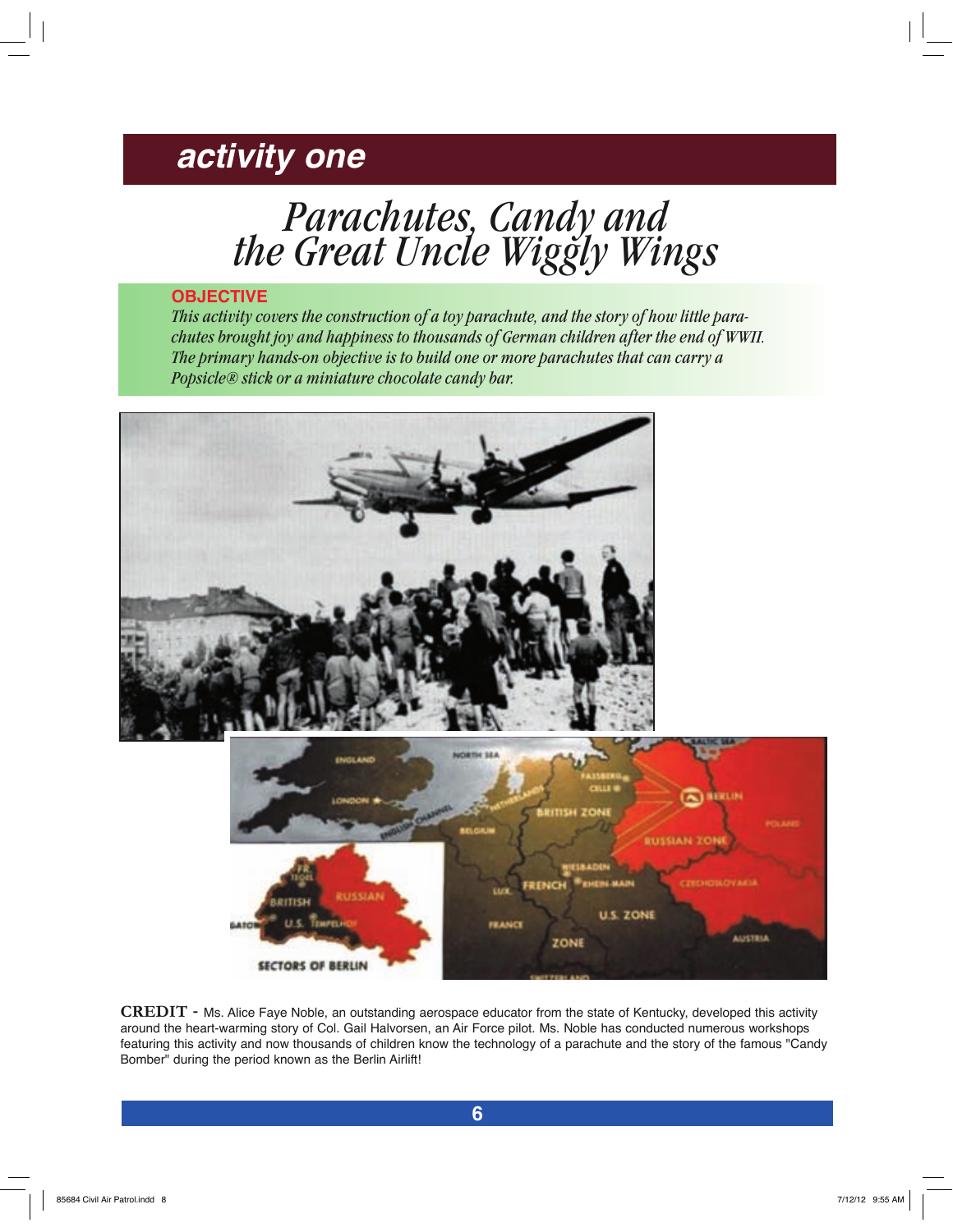### **NATIONAL SCIENCE STANDARDS**

#### **Content Standard A: Science as Inquiry**

• Abilities necessary to do scientific inquiry

• Understanding about scientific inquiry **Content Standard B: Physical Science**

• Position and motion of objects **Content Standard G: History and Nature of Science**

• Science as a human endeavor

### **SOCIAL STUDIES STANDARDS**

1. Culture

- 2. Time, Continuity, and Change
- 3. People, Places, and Environments
- 6. Power, Authority, and Governance
- 9. Global Connections
- 10.Civic Ideals and Practices

### **BACKGROUND**

### *THE CANDY BOMBER STORY*

At the end of WWII, a defeated Germany was divided amongst the victors, the United States, the Soviet Union, Great Britain, and France. The Soviet Union (USSR) took control of the Eastern half of Germany and the Western half was divided amongst the Allied forces of the USA, Great Britain, and France. The city of Berlin was sitting in the middle of the Eastern sector and it was governed by a union of the four powers, called the Allied Control Council. The objective of this council was to control and rebuild the war-torn city of Berlin.

Generally traffic moved throughout the city and much-needed supplies for everyday living for the 2,008,943 Berliners came in without any difficulty. There were many disagreements, on the Council, as to how the city should be rebuilt. As a result, Joseph Stalin, the leader of the USSR, wanted the US, Great Britain and France out and on the morning of April 9th, 1948, ordered all

American Military personnel maintaining communications equipment out of the Eastern Zone. On June 21st, a US military supply train was halted and it was moved back to the Western sector by a Soviet engine. On the 24th of June 1948, all land and water access to West Berlin was cut off by the Soviets. There were to be no more supplies to be moved into Berlin. The Allies were certainly not going to stand for this. Diplomacy failed, ground invasions were planned and World War III was eminent. U.S. military commander, General Lucius Clay had a plan by which an armed convoy through Soviet-controlled Berlin would break the blockade and this action would almost certainly create a war.

British Commander Sir Brian Robertson offered an alternative plan: supply the city by air. It was determined that the city's daily food ration would be 646 tons of flour and wheat; 125 tons of cereal; 64 tons of cooking fat; 109 tons of meat and fish; 180 tons of dehydrated potatoes, 180 tons of sugar; 11 tons of coffee; 19 tons of powdered milk; 5 tons of whole milk for children; 3 tons of fresh yeast for baking; 144 tons of dehydrated vegetables; 38 tons of salt; and 10 tons of cheese. In total, 1,534 tons would be needed daily to keep over 2 million people alive. These figures did not include other necessities, like coal and fuel.

Earlier, in 1945, an agreement was made between all of the powers including the Soviet Union, that three 20 mile-wide air corridors would be established providing access to Berlin. The pact was signed and agreed upon by all the allied powers including the USSR. When the blockade began, the Soviets thought that surely the U.S., Great Britain and France would leave. They were wrong and on June 26, the first American C-47 Skytrain cargo planes landed at Templehof Airport, foreshadowing the great operation that was to come. The great Berlin Airlift began.

This great undertaking was commanded by General William H. Tunner and he was known as the "transportation expert to end all transportation experts" by his commander, General Curtis LeMay.

Life for the people of Berlin was very difficult and had it not been for the Airlift, thousands would have died from starvation and disease. One of the most poignant stories to come out of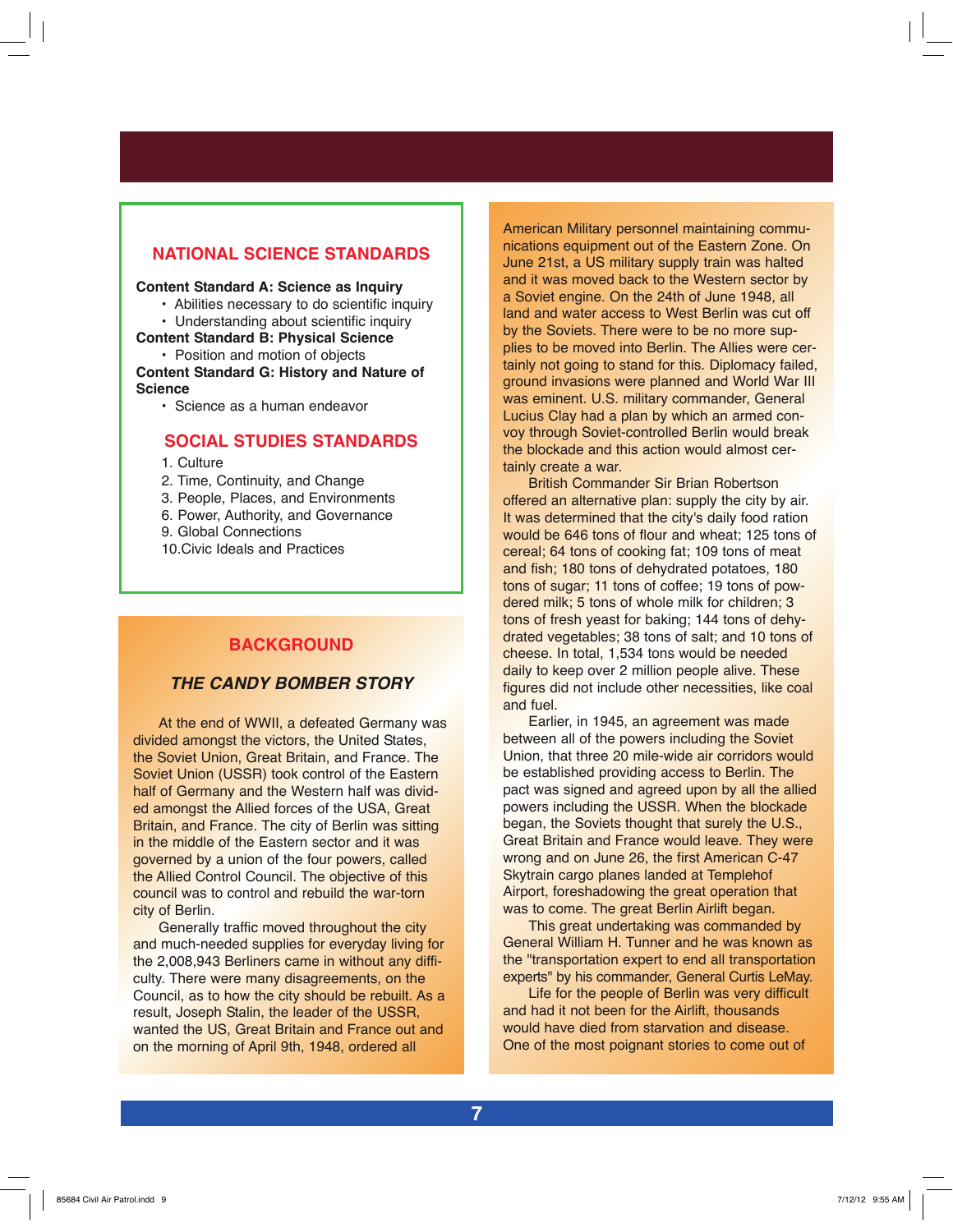the Berlin Airlift was that of 1st Lt. Gail Halvorsen, a pilot for the US Air Force. Lt. Halvorsen had a hobby of making home movies and on one of his days off, decided to visit the city he was saving. At Templehof, he noticed, near the end of one of the main Airlift runways, a group of children watching the planes land. He went over to them and started a conversation. They were especially fascinated with him once they found out he was one of the pilots who was flying in their life-giving supplies. He noticed that they did not ask him for handouts of gum or chocolate. He reached into his pocket and found that he only had two sticks of Wrigley's Doublemint gum. He told them that if they didn't fight over it, he would drop some candy to them, by parachute, the next day when he flew over. They were very courteous and distributed the pieces of gum equally amongst themselves. Before he left, one child asked him how they would know it was him when he dropped the candy. He said, "I'll wiggle my wings!" True to his word, the





very next day, on approach to Berlin, he rocked the airplane and dropped some chocolate bars attached to a handkerchief parachute to the children waiting below. Every day, the number of children would increase and he made several more drops. Soon there was a stack of mail at the Base Operations addressed to "Uncle Wiggly Wings," "The Chocolate Flyer," and the "Chocolate Uncle." Eventually he was "called on the carpet" by his commander because some local newspaper reporter published a picture of Halverson's plane going by with tiny parachutes trailing it. His commander wasn't happy about it, but General Tunner thought it was just the kind of morale boost that the operation needed. It was eventually dubbed, "Operation Little Vittles!" The "Operation" continued and over three tons of candy was dropped over Berlin; some even landed in the Soviet Sector. For this simple, kindhearted gesture. Halvorsen became the most recognized pilot of the Berlin Airlift.

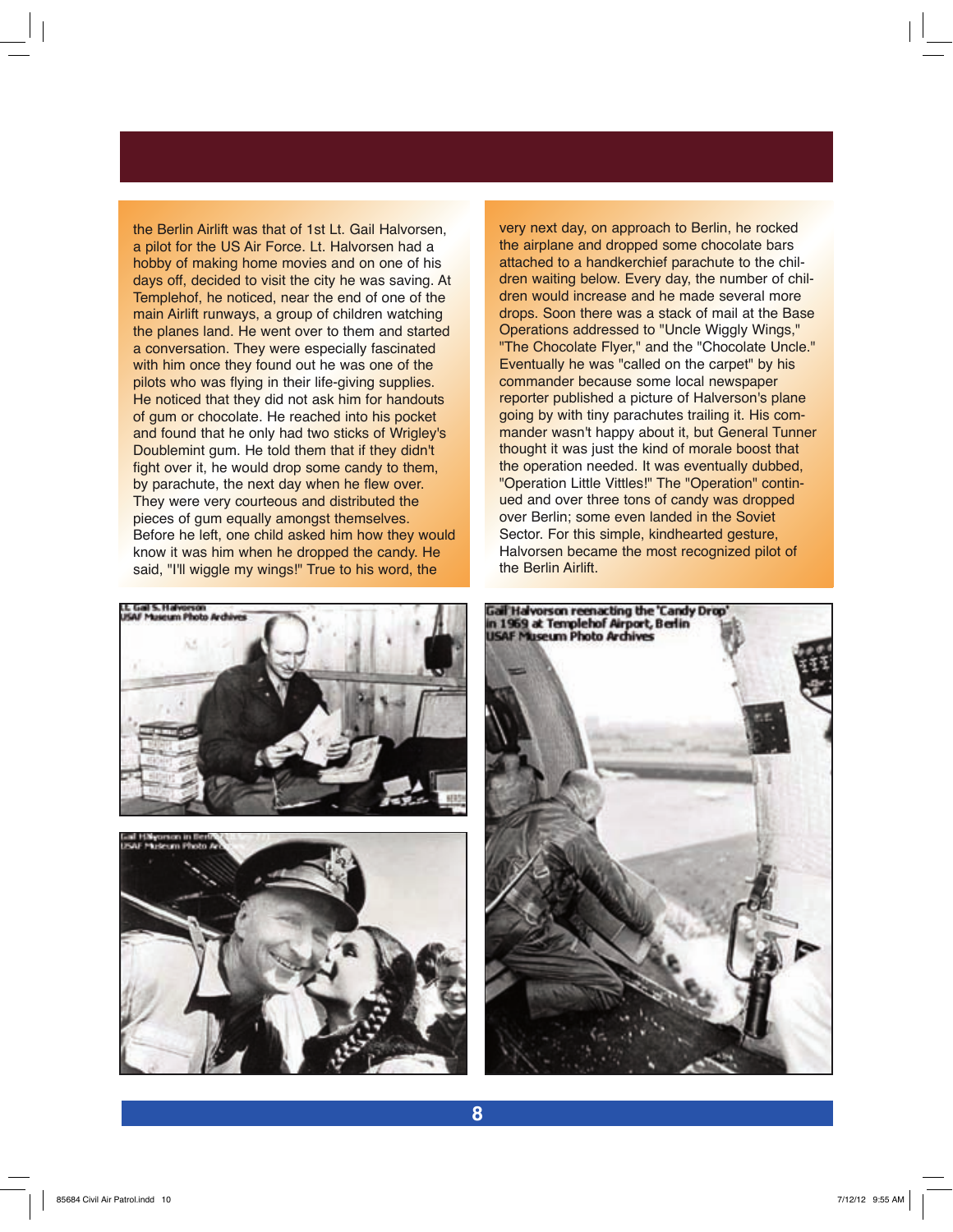

This is a picture of Air Force Colonel, Gail Halvorsen. If a teacher wants to learn more about the Berlin Airlift and its great significance in aerospace history, it is recommended that the following resources be considered:

- \* Tusa, John & Ann, The Berlin Airlift, 1998, Spellmount Limited ISBN 1-86227-044-9
- Halvorsen, Gail, The Berlin Candy Bomber, 1997. Horizon Publishers, ISBN 0-88290-616-X. (Mailing address is P.O. Box 490, Bountiful, Utah, 84111-0490.
- Video recommended: "Berlin Airlift, The First Battle of the Cold War," The History Channel, ISBN 0-7670-1166-X ( New Video Group, 126 5th Avenue, NY, NY 10011)
- Video recommended: "The Berlin Airlift" (UNAPIX Entertainment Inc., 200 Second Avenue West, Seattle, WA 98119 ISBN 1-57523-571-4 Toll Free- 1.800.245.6742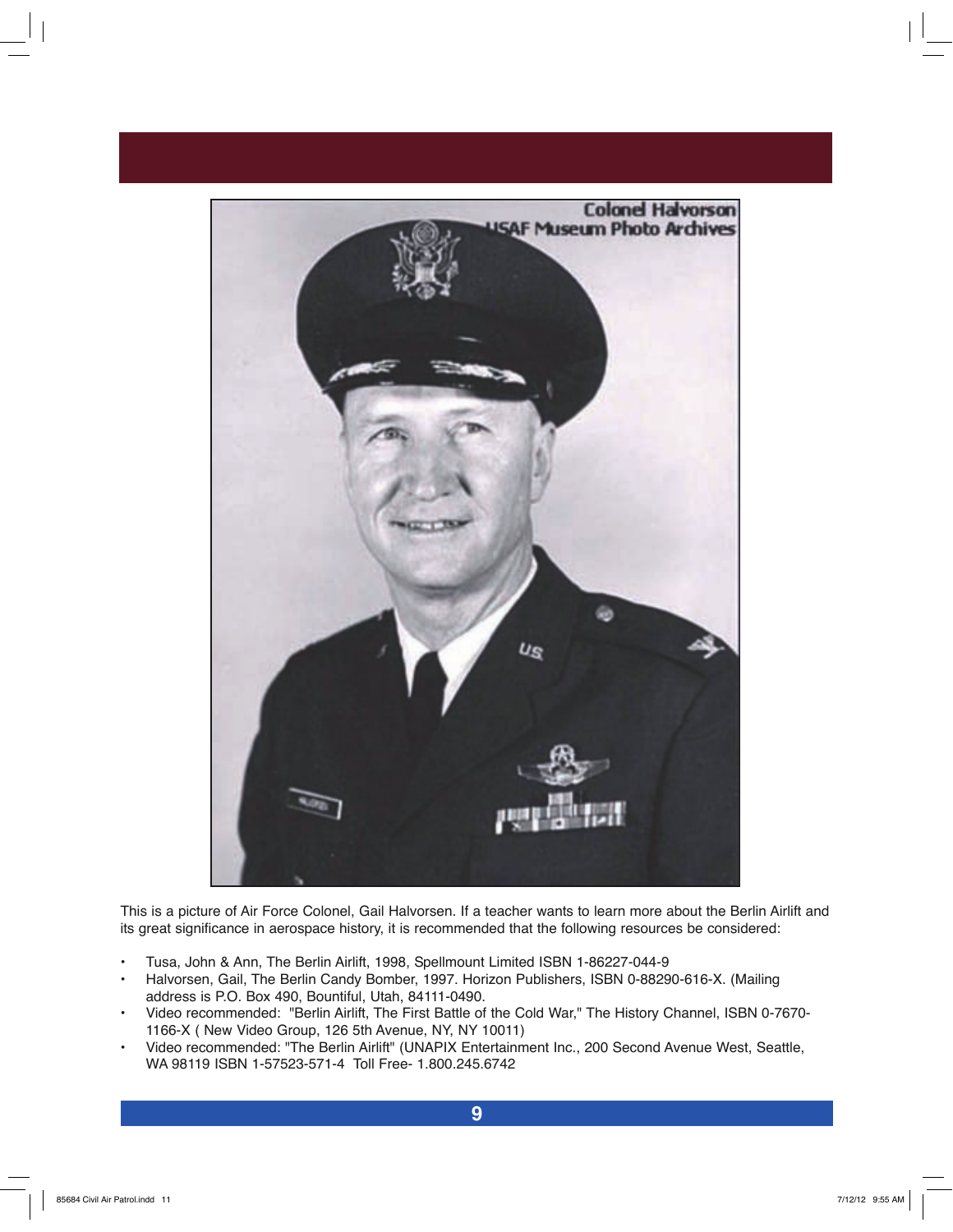## **AND NOW…A Parachute with a Chocolate Cargo!**

### **MATERIALS**

- A piece of cloth about the size of a large handkerchief. It can also be made of paper or filmy plastic.
- String will be needed to tie the four corners of the parachute together.
- One candy bar, small or large that can be attached to the parachute.
- Role of masking tape to attach the candy to the parachute.
- A ruler or tape measure for measuring string.





### **PROCEDURE**

1. Depending upon the size of the parachute you want to make, measure out four equal lengths of household string and cut.



2. One at a time, tie the end of the string to the corner of a square piece of cloth. For this illustration a square bandanna was used.



3. The candy bar is wrapped so that the long end will have some extra string available to attach to the parachute. A piece of masking tape was used to hold the string in place to keep the candy from separating when the parachute opens.



4. The four strings (in parachute terms, these are known as shroud lines) should be tied to the candy bar so that each one is an equal length from the attachment point. The parachute is carefully folded with the candy bar on top. When thrown upward, the parachute should open and float gently to the ground.

### **SMALLER 'CHUTES**

For a classroom exercise, you can make smaller parachutes with miniature candies attached. A square about ¼ the size of a normal bandanna works well. The one used in this activity was 12" x 12". The string shroud lines were 24" long and the candy was a Hershey's miniature chocolate bar.



1. A smaller parachute and miniature candies work very well for a class project. The one used in this portion of the activity was 12" x 12" with 24" lines.